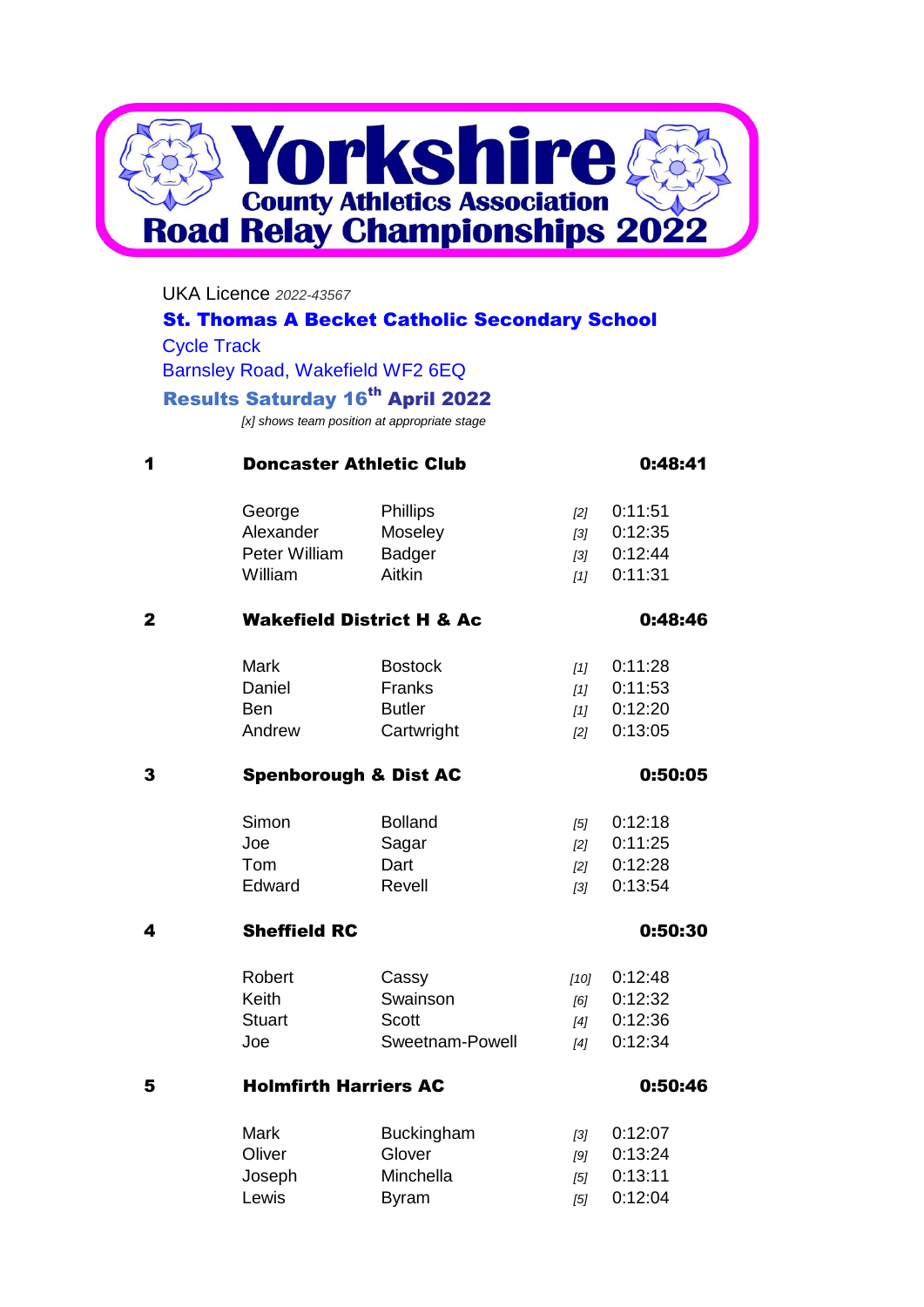| 6                       | <b>Hallamshire Harriers Sheffield</b>    |                | 0:51:08 |         |  |  |
|-------------------------|------------------------------------------|----------------|---------|---------|--|--|
|                         | Dylan                                    | <b>Stevens</b> | [6]     | 0:12:28 |  |  |
|                         | Jonah                                    | Patton         | [8]     | 0:13:01 |  |  |
|                         | Sebastian                                | Muscroft       | [7]     | 0:13:26 |  |  |
|                         | Euan                                     | Patton         | [6]     | 0:12:13 |  |  |
| $\overline{\mathbf{r}}$ | <b>Rothwell Harriers &amp; AC</b>        |                |         | 0:52:03 |  |  |
|                         | Harvey                                   | Norden         | $[4]$   | 0:12:10 |  |  |
|                         | James                                    | Wardman        | [4]     | 0:13:04 |  |  |
|                         | Paul                                     | Howard         | [6]     | 0:13:30 |  |  |
|                         | William                                  | Randall        | [7]     | 0:13:19 |  |  |
| 8                       | <b>City of York AC</b>                   |                | 0:52:16 |         |  |  |
|                         | <b>Steven</b>                            | Asquith        | $[11]$  | 0:12:54 |  |  |
|                         | Josh                                     | <b>Breen</b>   | $[7]$   | 0:12:31 |  |  |
|                         | <b>Ben</b>                               | Thompson       | [11]    | 0:14:25 |  |  |
|                         | <b>Mark</b>                              | Cage           | [8]     | 0:12:26 |  |  |
| 9                       | <b>Barnsley Athletic Club</b>            |                |         | 0:52:26 |  |  |
|                         | Kieron                                   | Reed           | [9]     | 0:12:41 |  |  |
|                         | Gareth                                   | Cooke          | $[5]$   | 0:12:36 |  |  |
|                         | Adam                                     | Lavelle        | [8]     | 0:13:40 |  |  |
|                         | <b>Stuart</b>                            | Wilson         | [9]     | 0:13:29 |  |  |
| 10                      | <b>Wakefield District H &amp; Ac</b>     |                |         | 0:52:58 |  |  |
|                         | <b>Stewart</b>                           | Knowles        | $[12]$  | 0:12:57 |  |  |
|                         | Adam                                     | Peers          | $[10]$  | 0:12:46 |  |  |
|                         | Darren                                   | Hewitt         | $[10]$  | 0:13:56 |  |  |
|                         | <b>Steve</b>                             | Lowe           | $[10]$  | 0:13:19 |  |  |
| 11                      | <b>Steel City Striders RC</b><br>0:53:02 |                |         |         |  |  |
|                         | Robert                                   | <b>Byers</b>   | $[7]$   | 0:12:26 |  |  |
|                         | Jordan                                   | Moat           | $[12]$  | 0:13:40 |  |  |
|                         | Robert                                   | Cook           | $[12]$  | 0:13:53 |  |  |
|                         | Richard                                  | Pearson        | $[11]$  | 0:13:03 |  |  |
| 12                      | <b>Ilkley Harriers AC</b>                |                |         | 0:55:21 |  |  |
|                         | lain                                     | Young          | $[15]$  | 0:14:09 |  |  |
|                         | Kyle                                     | <b>Bethell</b> | $[13]$  | 0:13:51 |  |  |
|                         | Michael                                  | Abrams-Cohen   | $[13]$  | 0:13:50 |  |  |

Steve **Gott** *[12]* 0:13:31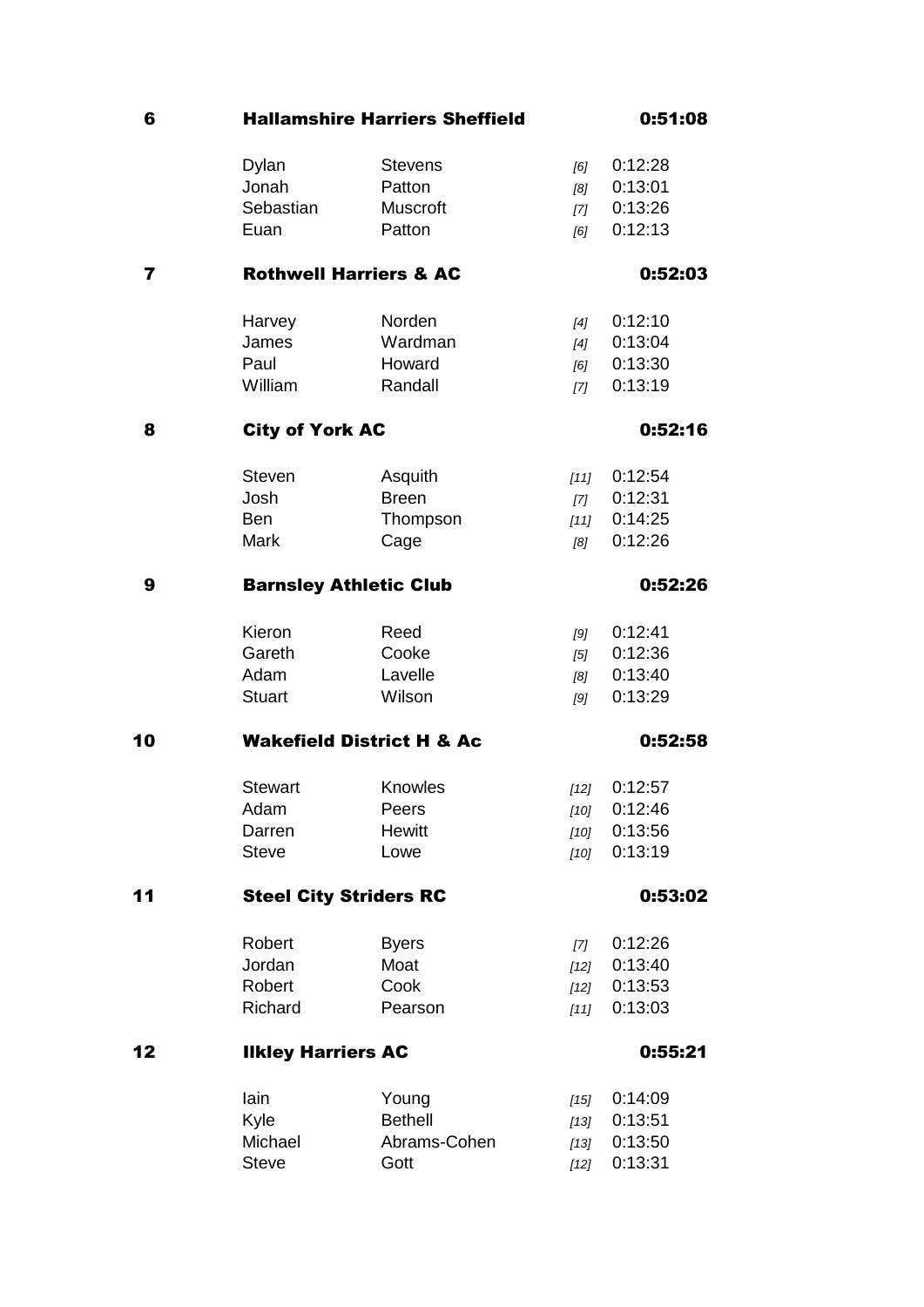13 **Barnsley Athletic Club 13** 0:57:34

|    | George                               | Haxby                        | [16]             | 0:14:09            |  |  |
|----|--------------------------------------|------------------------------|------------------|--------------------|--|--|
|    | <b>Keith</b>                         | Littlewood                   | $[14]$           | 0:13:55            |  |  |
|    | David                                | <b>Brooksbank</b>            | $[14]$           | 0:14:37            |  |  |
|    | <b>Mark</b>                          | Wood                         | [13]             | 0:14:53            |  |  |
| 14 | <b>Holmfirth Harriers AC</b>         |                              | 0:58:08          |                    |  |  |
|    | Michael                              | Sanderson                    | $[14]$           | 0:14:05            |  |  |
|    | Adam                                 | Sunderland                   | [17]             | 0:15:11            |  |  |
|    | <b>Neil</b>                          | Dutton                       | [15]             | 0:14:40            |  |  |
|    | Curtis                               | Firth                        | $[14]$           | 0:14:12            |  |  |
| 15 | <b>Spenborough &amp; Dist AC</b>     |                              |                  | 1:00:18            |  |  |
|    | Robert                               | Whitaker                     | $[16]$           | 0:13:49            |  |  |
|    | Kevin                                | Ogden                        | [16]             | 0:15:24            |  |  |
|    | lan                                  | Ogden                        | [16]             | 0:14:45            |  |  |
|    | Gerard                               | <b>Skippins</b>              | $[15]$           | 0:16:20            |  |  |
| 16 | <b>Wakefield District H &amp; Ac</b> |                              | 1:01:15          |                    |  |  |
|    | <b>Chris</b>                         | Rippon                       | $[17]$           | 0:14:47            |  |  |
|    | Robert                               | <b>Brailsford</b>            | [15]             | 0:13:46            |  |  |
|    | Daniel                               | Benjamin                     | [17]             | 0:18:11            |  |  |
|    | Thomas                               | <b>Sellers</b>               | $[16]$           | 0:14:31            |  |  |
| 17 | <b>City of York AC</b><br>1:02:38    |                              |                  |                    |  |  |
|    | Allan                                |                              |                  |                    |  |  |
|    | Michael                              | <b>Scott</b>                 | $[19]$           | 0:15:30<br>0:16:26 |  |  |
|    | Peter                                | Raynes<br>Hanson             | $[18]$<br>$[18]$ | 0:15:47            |  |  |
|    | Stephen                              | Wright                       | [20]             | 0:14:55            |  |  |
| 18 |                                      | <b>Holmfirth Harriers AC</b> |                  | 1:03:59            |  |  |
|    |                                      |                              |                  |                    |  |  |
|    | <b>Mark</b>                          | Wilson                       | $[18]$           | 0:15:15            |  |  |
|    | Rob                                  | Kersey                       | [19]             | 0:17:32            |  |  |
|    | Robert                               | Dickinson                    | [19]             | 0:17:02            |  |  |
|    | Kai                                  | Sunman                       | $[18]$           | 0:14:10            |  |  |
| 19 | <b>Barnsley Athletic Club</b>        | 1:12:02                      |                  |                    |  |  |
|    | Dave                                 | Allemby                      | $[20]$           | 0:18:04            |  |  |
|    | Darrell                              | Harrison                     | $[20]$           | 0:17:02            |  |  |
|    | Shaun                                | Pickersgill                  | [20]             | 0:16:43            |  |  |
|    | Ray                                  | Archer                       | $[19]$           | 0:20:13            |  |  |